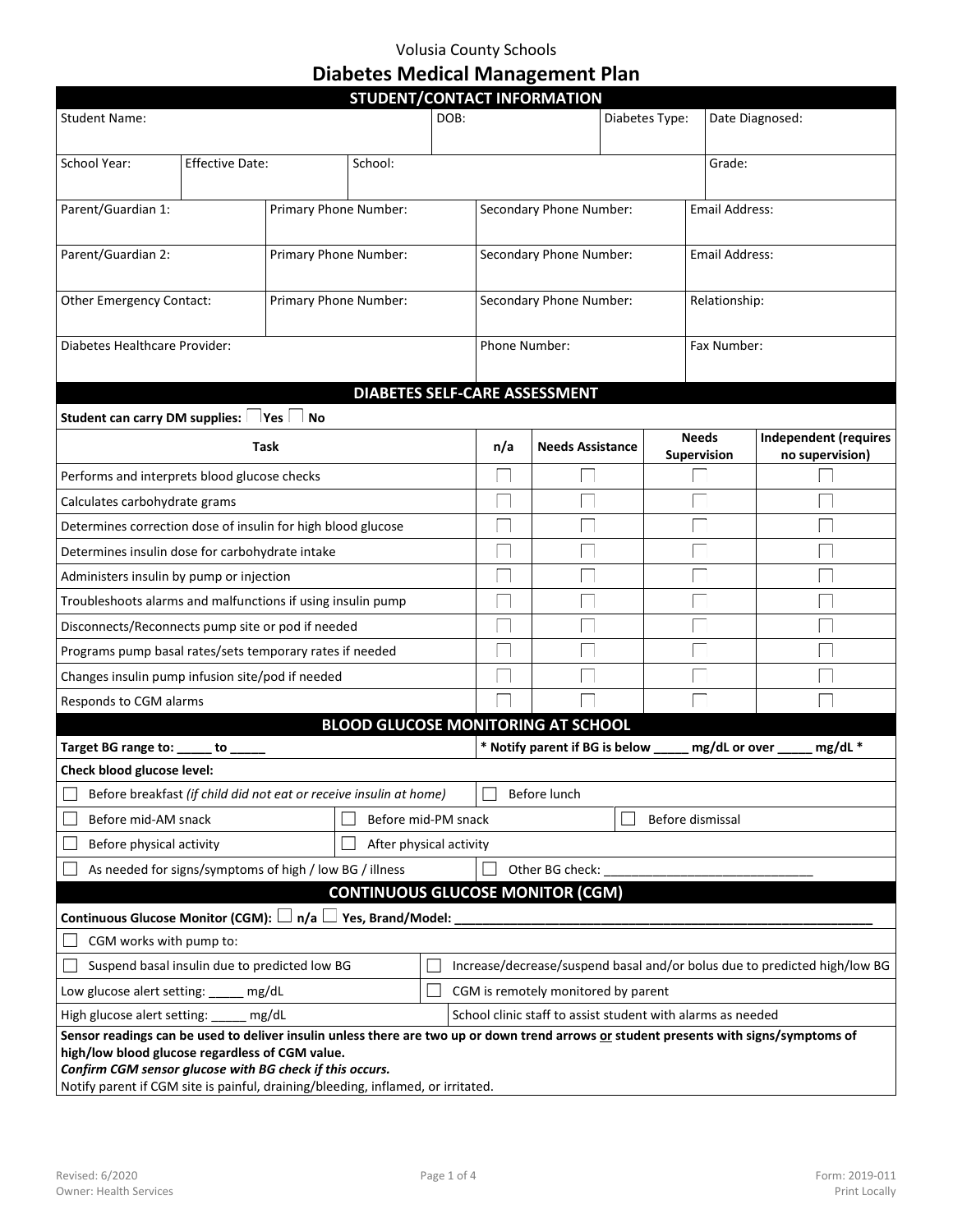|                                                                                                                                                                                                                                                                                                                                                                                                                                                                                                                                                                                                                                                                                                                                                                                                                                                                                                                                                                                                                                                                                                                                                                                                                                                                                                                                                      | <b>Student Name:</b>                                                                                                                                                                                                                                                                                                                                                                                                                                                                                                                                                                                                                                                                                                                                                                             |                                                                                     |                                                                             |                                                                                             |                        |                                                                                                                                              |                       |  |
|------------------------------------------------------------------------------------------------------------------------------------------------------------------------------------------------------------------------------------------------------------------------------------------------------------------------------------------------------------------------------------------------------------------------------------------------------------------------------------------------------------------------------------------------------------------------------------------------------------------------------------------------------------------------------------------------------------------------------------------------------------------------------------------------------------------------------------------------------------------------------------------------------------------------------------------------------------------------------------------------------------------------------------------------------------------------------------------------------------------------------------------------------------------------------------------------------------------------------------------------------------------------------------------------------------------------------------------------------|--------------------------------------------------------------------------------------------------------------------------------------------------------------------------------------------------------------------------------------------------------------------------------------------------------------------------------------------------------------------------------------------------------------------------------------------------------------------------------------------------------------------------------------------------------------------------------------------------------------------------------------------------------------------------------------------------------------------------------------------------------------------------------------------------|-------------------------------------------------------------------------------------|-----------------------------------------------------------------------------|---------------------------------------------------------------------------------------------|------------------------|----------------------------------------------------------------------------------------------------------------------------------------------|-----------------------|--|
| LOW BLOOD GLUCOSE (HYPOGLYCEMIA) MANAGEMENT                                                                                                                                                                                                                                                                                                                                                                                                                                                                                                                                                                                                                                                                                                                                                                                                                                                                                                                                                                                                                                                                                                                                                                                                                                                                                                          |                                                                                                                                                                                                                                                                                                                                                                                                                                                                                                                                                                                                                                                                                                                                                                                                  |                                                                                     |                                                                             |                                                                                             |                        |                                                                                                                                              |                       |  |
|                                                                                                                                                                                                                                                                                                                                                                                                                                                                                                                                                                                                                                                                                                                                                                                                                                                                                                                                                                                                                                                                                                                                                                                                                                                                                                                                                      |                                                                                                                                                                                                                                                                                                                                                                                                                                                                                                                                                                                                                                                                                                                                                                                                  |                                                                                     |                                                                             |                                                                                             |                        |                                                                                                                                              |                       |  |
| Management of low blood glucose below _<br>mg/dL (or below 70 mg/dL if not specified)                                                                                                                                                                                                                                                                                                                                                                                                                                                                                                                                                                                                                                                                                                                                                                                                                                                                                                                                                                                                                                                                                                                                                                                                                                                                |                                                                                                                                                                                                                                                                                                                                                                                                                                                                                                                                                                                                                                                                                                                                                                                                  |                                                                                     |                                                                             |                                                                                             |                        |                                                                                                                                              |                       |  |
| Student's Usual Signs and Symptoms (parent/Guardian to fill out all that apply):                                                                                                                                                                                                                                                                                                                                                                                                                                                                                                                                                                                                                                                                                                                                                                                                                                                                                                                                                                                                                                                                                                                                                                                                                                                                     |                                                                                                                                                                                                                                                                                                                                                                                                                                                                                                                                                                                                                                                                                                                                                                                                  |                                                                                     |                                                                             |                                                                                             |                        |                                                                                                                                              |                       |  |
|                                                                                                                                                                                                                                                                                                                                                                                                                                                                                                                                                                                                                                                                                                                                                                                                                                                                                                                                                                                                                                                                                                                                                                                                                                                                                                                                                      | Shakiness                                                                                                                                                                                                                                                                                                                                                                                                                                                                                                                                                                                                                                                                                                                                                                                        | Sweating                                                                            | Paleness                                                                    | Rapid<br>heartbeat                                                                          | Numbness /<br>Tingling | Irritability /<br>Mood change                                                                                                                | Fatigue               |  |
|                                                                                                                                                                                                                                                                                                                                                                                                                                                                                                                                                                                                                                                                                                                                                                                                                                                                                                                                                                                                                                                                                                                                                                                                                                                                                                                                                      | Headache                                                                                                                                                                                                                                                                                                                                                                                                                                                                                                                                                                                                                                                                                                                                                                                         | Inattention /<br>Confusion                                                          | Slurred<br>speech                                                           | Poor<br>coordination                                                                        | Seizure                | Loss of<br>consciousness                                                                                                                     | Other:                |  |
|                                                                                                                                                                                                                                                                                                                                                                                                                                                                                                                                                                                                                                                                                                                                                                                                                                                                                                                                                                                                                                                                                                                                                                                                                                                                                                                                                      | <b>Low Blood Glucose Treatment:</b>                                                                                                                                                                                                                                                                                                                                                                                                                                                                                                                                                                                                                                                                                                                                                              |                                                                                     |                                                                             |                                                                                             |                        |                                                                                                                                              |                       |  |
| $\bullet$                                                                                                                                                                                                                                                                                                                                                                                                                                                                                                                                                                                                                                                                                                                                                                                                                                                                                                                                                                                                                                                                                                                                                                                                                                                                                                                                            | If student is awake and able to swallow/control airway:<br>Give 15 grams fast-acting carbohydrates such as:<br>1.<br>4 oz. fruit juice 3-4 glucose tablets 5 oz. regular soda 8 oz. low fat milk 15 gm tube glucose/cake gel<br>Re-check blood glucose every 15 minutes and re-treat until blood glucose is over _____ mg/dL.<br>2.<br>Treat with 15 grams of solid carbs or follow with scheduled meal once blood sugar is over _____ mg/dL.<br>3.<br>Delay exercise if blood glucose is below _____ mg/dL (or 100 mg/dL if not specified).<br>4.<br>If student is unresponsive, having a seizure, or unable to control airway, call 911 immediately and notify parents.<br>Position student on their side if possible and have trained personnel administer emergency medication listed below: |                                                                                     |                                                                             |                                                                                             |                        |                                                                                                                                              |                       |  |
|                                                                                                                                                                                                                                                                                                                                                                                                                                                                                                                                                                                                                                                                                                                                                                                                                                                                                                                                                                                                                                                                                                                                                                                                                                                                                                                                                      | $\bullet$                                                                                                                                                                                                                                                                                                                                                                                                                                                                                                                                                                                                                                                                                                                                                                                        | Glucagon/Glucagen IM: 0.5 mg 1.0 mg                                                 |                                                                             |                                                                                             |                        |                                                                                                                                              |                       |  |
|                                                                                                                                                                                                                                                                                                                                                                                                                                                                                                                                                                                                                                                                                                                                                                                                                                                                                                                                                                                                                                                                                                                                                                                                                                                                                                                                                      |                                                                                                                                                                                                                                                                                                                                                                                                                                                                                                                                                                                                                                                                                                                                                                                                  |                                                                                     |                                                                             |                                                                                             |                        |                                                                                                                                              |                       |  |
|                                                                                                                                                                                                                                                                                                                                                                                                                                                                                                                                                                                                                                                                                                                                                                                                                                                                                                                                                                                                                                                                                                                                                                                                                                                                                                                                                      | $\bullet$                                                                                                                                                                                                                                                                                                                                                                                                                                                                                                                                                                                                                                                                                                                                                                                        | Gvoke subq: $\begin{array}{ c c } \hline \text{0.5 mg} & \text{1.0 mg} \end{array}$ |                                                                             |                                                                                             |                        |                                                                                                                                              |                       |  |
|                                                                                                                                                                                                                                                                                                                                                                                                                                                                                                                                                                                                                                                                                                                                                                                                                                                                                                                                                                                                                                                                                                                                                                                                                                                                                                                                                      |                                                                                                                                                                                                                                                                                                                                                                                                                                                                                                                                                                                                                                                                                                                                                                                                  | <b>Baqsimi</b> intranasal: $\Box$ 1.0 mg                                            |                                                                             |                                                                                             |                        |                                                                                                                                              |                       |  |
|                                                                                                                                                                                                                                                                                                                                                                                                                                                                                                                                                                                                                                                                                                                                                                                                                                                                                                                                                                                                                                                                                                                                                                                                                                                                                                                                                      |                                                                                                                                                                                                                                                                                                                                                                                                                                                                                                                                                                                                                                                                                                                                                                                                  | Give 15 gm tube glucose/cake gel                                                    |                                                                             |                                                                                             |                        |                                                                                                                                              |                       |  |
|                                                                                                                                                                                                                                                                                                                                                                                                                                                                                                                                                                                                                                                                                                                                                                                                                                                                                                                                                                                                                                                                                                                                                                                                                                                                                                                                                      |                                                                                                                                                                                                                                                                                                                                                                                                                                                                                                                                                                                                                                                                                                                                                                                                  |                                                                                     |                                                                             | If on a pump, place pump in suspend/stop mode or disconnect/cut tubing. Send pump with EMS. |                        |                                                                                                                                              |                       |  |
|                                                                                                                                                                                                                                                                                                                                                                                                                                                                                                                                                                                                                                                                                                                                                                                                                                                                                                                                                                                                                                                                                                                                                                                                                                                                                                                                                      |                                                                                                                                                                                                                                                                                                                                                                                                                                                                                                                                                                                                                                                                                                                                                                                                  |                                                                                     |                                                                             |                                                                                             |                        | Contact diabetes healthcare provider if unable to reach parents within 20 minutes if severe hypoglycemia or low BG treatment is ineffective. |                       |  |
|                                                                                                                                                                                                                                                                                                                                                                                                                                                                                                                                                                                                                                                                                                                                                                                                                                                                                                                                                                                                                                                                                                                                                                                                                                                                                                                                                      |                                                                                                                                                                                                                                                                                                                                                                                                                                                                                                                                                                                                                                                                                                                                                                                                  |                                                                                     |                                                                             | HIGH BLOOD GLUCOSE (HYPERGLYCEMIA) MANAGEMENT                                               |                        |                                                                                                                                              |                       |  |
|                                                                                                                                                                                                                                                                                                                                                                                                                                                                                                                                                                                                                                                                                                                                                                                                                                                                                                                                                                                                                                                                                                                                                                                                                                                                                                                                                      |                                                                                                                                                                                                                                                                                                                                                                                                                                                                                                                                                                                                                                                                                                                                                                                                  |                                                                                     |                                                                             | Management of high blood glucose over _____ mg/dL (or above 300 mg/dL if not specified)     |                        |                                                                                                                                              |                       |  |
|                                                                                                                                                                                                                                                                                                                                                                                                                                                                                                                                                                                                                                                                                                                                                                                                                                                                                                                                                                                                                                                                                                                                                                                                                                                                                                                                                      |                                                                                                                                                                                                                                                                                                                                                                                                                                                                                                                                                                                                                                                                                                                                                                                                  |                                                                                     | Student's Usual Signs and Symptoms (parent/guardian to fill out all apply): |                                                                                             |                        |                                                                                                                                              |                       |  |
|                                                                                                                                                                                                                                                                                                                                                                                                                                                                                                                                                                                                                                                                                                                                                                                                                                                                                                                                                                                                                                                                                                                                                                                                                                                                                                                                                      | Increased<br>thirst                                                                                                                                                                                                                                                                                                                                                                                                                                                                                                                                                                                                                                                                                                                                                                              | Increased<br>urination                                                              | Headache                                                                    | Fatigue /<br>Drowsiness                                                                     | Dry skin               | Weakness /<br>Muscle aches                                                                                                                   | <b>Blurred vision</b> |  |
|                                                                                                                                                                                                                                                                                                                                                                                                                                                                                                                                                                                                                                                                                                                                                                                                                                                                                                                                                                                                                                                                                                                                                                                                                                                                                                                                                      | Nausea /<br>Vomiting                                                                                                                                                                                                                                                                                                                                                                                                                                                                                                                                                                                                                                                                                                                                                                             | Abdominal<br>pain                                                                   | <b>Dizziness</b>                                                            | Fruity breath /<br>Odor                                                                     | Altered<br>breathing   | Other:                                                                                                                                       | Other:                |  |
|                                                                                                                                                                                                                                                                                                                                                                                                                                                                                                                                                                                                                                                                                                                                                                                                                                                                                                                                                                                                                                                                                                                                                                                                                                                                                                                                                      | <b>High Blood Glucose Treatment:</b>                                                                                                                                                                                                                                                                                                                                                                                                                                                                                                                                                                                                                                                                                                                                                             |                                                                                     |                                                                             |                                                                                             |                        |                                                                                                                                              |                       |  |
| See correction insulin instructions under "Diabetes Medications at School" below.<br>1.<br>Give 8 oz. of water or other sugar-free liquids/water if not vomiting. Allow frequent bathroom privileges.<br>2.<br>Check ketones if blood glucose over _____ mg/dL (or over 300 mg/dL if not specified) and/or complaints of illness, stomachache, or<br>3.<br>nausea/vomiting.<br>Negative-Small ketones (blood 0-1 mmol/L) without symptoms:<br>Notify parent for positive ketones. Student may return to class with frequent bathroom privileges.<br>Moderate-Large ketones (blood over 1 mmol/L):<br>Notify parent. Stay with student and repeat ketone check with each void or in one hour.<br>Parent/Guardian to pick up student if experiencing symptoms of illness (as defined above).<br>4.<br>Parent/Guardian to pick up student if moderate-large ketones persist after one hour regardless of symptoms.<br>5.<br>Advise parent to call diabetes care provider for further instructions if picked up due to ketones and/or symptoms.<br>6.<br>If you are unable to reach parent/guardian to pick up student, call EMS.<br>7.<br>8.<br>Delay exercise if blood glucose is over _____ mg/dL (or over 300 mg/dL if not specified) or mod-large ketones.<br>Re-check blood glucose in<br>minutes if previous blood sugar was over<br>9.<br>mg/dL. |                                                                                                                                                                                                                                                                                                                                                                                                                                                                                                                                                                                                                                                                                                                                                                                                  |                                                                                     |                                                                             |                                                                                             |                        |                                                                                                                                              |                       |  |
| ADDITIONAL CONSIDERATION FOR STUDENT WITH AN INSULIN PUMP                                                                                                                                                                                                                                                                                                                                                                                                                                                                                                                                                                                                                                                                                                                                                                                                                                                                                                                                                                                                                                                                                                                                                                                                                                                                                            |                                                                                                                                                                                                                                                                                                                                                                                                                                                                                                                                                                                                                                                                                                                                                                                                  |                                                                                     |                                                                             |                                                                                             |                        |                                                                                                                                              |                       |  |
| Any glucose over 250 mg/dL, check ketones. Follow high blood glucose instructions. Check ketones if needed/or symptoms of<br>hyperglycemia, give correction dose by injection and have student change infusion set. If ketones negative or trace, please give correction<br>dose with pump, retest blood glucose in one hour to verify pump is working and blood glucose level is decreasing. Notify parent if assistance<br>needed and/or if ketones are moderate to large.<br>Inspect pump site, tubing/pod in event of alarms, high blood glucose, or student complains of pain at infusion site. Contact parent if pump<br>site dislodged or leaking.                                                                                                                                                                                                                                                                                                                                                                                                                                                                                                                                                                                                                                                                                            |                                                                                                                                                                                                                                                                                                                                                                                                                                                                                                                                                                                                                                                                                                                                                                                                  |                                                                                     |                                                                             |                                                                                             |                        |                                                                                                                                              |                       |  |
|                                                                                                                                                                                                                                                                                                                                                                                                                                                                                                                                                                                                                                                                                                                                                                                                                                                                                                                                                                                                                                                                                                                                                                                                                                                                                                                                                      |                                                                                                                                                                                                                                                                                                                                                                                                                                                                                                                                                                                                                                                                                                                                                                                                  |                                                                                     |                                                                             |                                                                                             |                        | If student experiences severe hypoglycemia, suspend/remove pump or cut tubing. Send non-disposables with EMS to hospital.                    |                       |  |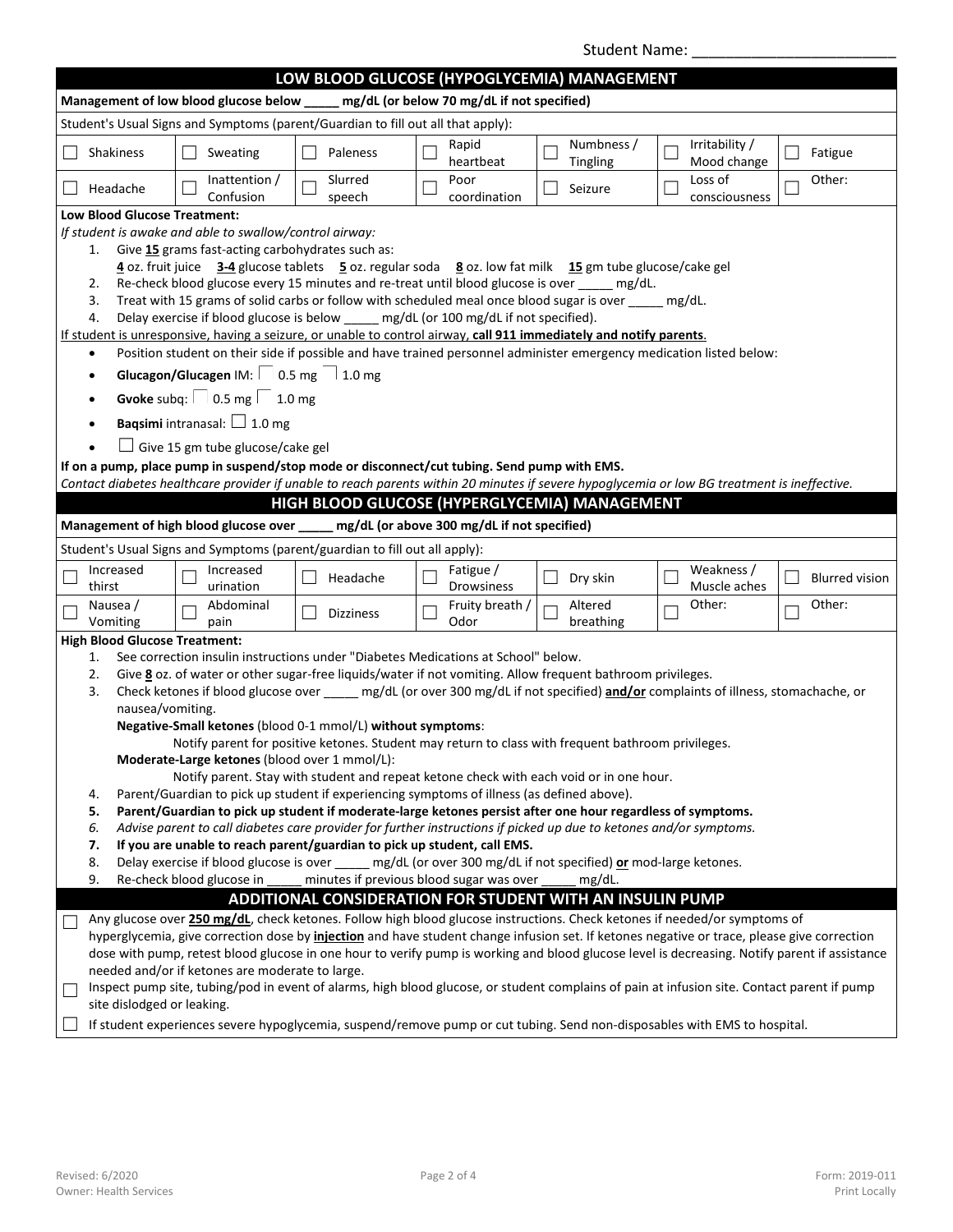Student Name:

| ADDITIONAL TIMES TO NOTIFY PARENT/GUARDIAN/PROVIDER                                                                                                                                                                     |                                                                                                                                                                                                                                        |                     |                                                           |                                                                                          |                                    |                                                                              |  |
|-------------------------------------------------------------------------------------------------------------------------------------------------------------------------------------------------------------------------|----------------------------------------------------------------------------------------------------------------------------------------------------------------------------------------------------------------------------------------|---------------------|-----------------------------------------------------------|------------------------------------------------------------------------------------------|------------------------------------|------------------------------------------------------------------------------|--|
| Student refusing medication                                                                                                                                                                                             |                                                                                                                                                                                                                                        |                     | Correction dose given less than one hour before dismissal |                                                                                          |                                    |                                                                              |  |
| Student unavoidably detained at school                                                                                                                                                                                  |                                                                                                                                                                                                                                        |                     |                                                           | Unusual reaction to any diabetes medication                                              |                                    |                                                                              |  |
| School activity that would impact timing or delivery of snack/meal<br>Other:<br>or insulin                                                                                                                              |                                                                                                                                                                                                                                        |                     |                                                           |                                                                                          |                                    |                                                                              |  |
|                                                                                                                                                                                                                         |                                                                                                                                                                                                                                        |                     |                                                           | DIABETES MEDICATION AT SCHOOL                                                            |                                    |                                                                              |  |
| Insulin Delivery Method:<br>n/a                                                                                                                                                                                         | Smartpen<br>Pen                                                                                                                                                                                                                        | Pump                |                                                           |                                                                                          |                                    |                                                                              |  |
| Rapid-Acting Insulin Brand:<br>Humalog                                                                                                                                                                                  | NovoLog                                                                                                                                                                                                                                | Apidra              | Admelog                                                   | Fiasp                                                                                    | May substitute brand if needed     |                                                                              |  |
| Fixed Rapid-Acting Insulin Dose to be given with meals:                                                                                                                                                                 |                                                                                                                                                                                                                                        | n/a                 | units                                                     |                                                                                          | Add fixed dose to Correction Scale |                                                                              |  |
|                                                                                                                                                                                                                         | Correction only formula (instead of scale) give before meals unless<br>Mealtime insulin sliding scale (only for mealtimes)<br>instructed differently in meals/snacks section<br>Times: $\Box$ Breakfast $\Box$ Lunch $\Box$ Other: ___ |                     |                                                           |                                                                                          |                                    |                                                                              |  |
| If blood glucose:                                                                                                                                                                                                       |                                                                                                                                                                                                                                        | Insulin Dose:       |                                                           | Target Blood Glucose (BG):                                                               | mg/dL                              |                                                                              |  |
| to                                                                                                                                                                                                                      | give                                                                                                                                                                                                                                   | units               |                                                           | Correction (Sensitivity) Factor:                                                         | mg/dL                              |                                                                              |  |
| to                                                                                                                                                                                                                      | give                                                                                                                                                                                                                                   | units               |                                                           |                                                                                          |                                    | (Blood Glucose - Target BG) ÷ Correction Factor = # units to correct high BG |  |
| to                                                                                                                                                                                                                      | give                                                                                                                                                                                                                                   | units               |                                                           | i.e., (Current BG - ______) ÷ _____ = ______ units                                       |                                    |                                                                              |  |
| to                                                                                                                                                                                                                      | give                                                                                                                                                                                                                                   | units               |                                                           | Give correction dose if over ______ hours since last dose and/or<br>carbohydrate intake. |                                    |                                                                              |  |
| to                                                                                                                                                                                                                      | give                                                                                                                                                                                                                                   | units               |                                                           |                                                                                          |                                    | Add correction dose to Flexible Carb Coverage per "Meals/Snacks" below.      |  |
| to                                                                                                                                                                                                                      | give                                                                                                                                                                                                                                   | units               | $\Box$                                                    | Round to nearest $\Box$ 0.5 unit $\Box$ 1 unit                                           |                                    |                                                                              |  |
| "HI"<br>to                                                                                                                                                                                                              | give                                                                                                                                                                                                                                   | units               |                                                           | Always round fraction down                                                               |                                    |                                                                              |  |
| Other diabetes medication(s) to be taken at school:                                                                                                                                                                     |                                                                                                                                                                                                                                        |                     |                                                           |                                                                                          |                                    |                                                                              |  |
| n/a                                                                                                                                                                                                                     |                                                                                                                                                                                                                                        |                     |                                                           |                                                                                          |                                    |                                                                              |  |
| Type/Dose/Time:                                                                                                                                                                                                         |                                                                                                                                                                                                                                        |                     |                                                           |                                                                                          |                                    |                                                                              |  |
| Give insulin for food once blood sugar is over _____ mg/dL following treatment for a low.                                                                                                                               |                                                                                                                                                                                                                                        |                     |                                                           |                                                                                          |                                    |                                                                              |  |
| Parent/Guardian authorization to adjust insulin dose:                                                                                                                                                                   |                                                                                                                                                                                                                                        |                     |                                                           |                                                                                          |                                    |                                                                              |  |
| n/a                                                                                                                                                                                                                     |                                                                                                                                                                                                                                        |                     |                                                           |                                                                                          |                                    |                                                                              |  |
| May increase or decrease insulin dose with the following range: +/- _____ units of insulin                                                                                                                              |                                                                                                                                                                                                                                        |                     |                                                           |                                                                                          |                                    |                                                                              |  |
| May extend bolus:                                                                                                                                                                                                       |                                                                                                                                                                                                                                        |                     |                                                           | % delivered now, and extended portion given over ______ - __                             |                                    | minute duration.                                                             |  |
|                                                                                                                                                                                                                         |                                                                                                                                                                                                                                        |                     | <b>MEALS/SNACKS</b>                                       |                                                                                          |                                    |                                                                              |  |
| Meal/Snack                                                                                                                                                                                                              | Time                                                                                                                                                                                                                                   | Carbohydrate Target | As Desired                                                |                                                                                          |                                    | Flexible Carb Coverage (Insulin : Carb Ratio +/- Correction)                 |  |
| Breakfast (if child did not eat or<br>receive insulin at home)                                                                                                                                                          |                                                                                                                                                                                                                                        |                     | grams                                                     | 1 unit:                                                                                  | grams                              | Add correction                                                               |  |
| Mid-AM snack                                                                                                                                                                                                            |                                                                                                                                                                                                                                        |                     | grams                                                     | 1 unit:                                                                                  | grams                              | Add correction                                                               |  |
| Lunch                                                                                                                                                                                                                   |                                                                                                                                                                                                                                        |                     | grams                                                     | 1 unit:                                                                                  | grams                              | Add correction                                                               |  |
| Mid-PM Snack                                                                                                                                                                                                            |                                                                                                                                                                                                                                        |                     | grams                                                     | 1 unit:                                                                                  | grams                              | Add correction                                                               |  |
| Before/After physical activity                                                                                                                                                                                          |                                                                                                                                                                                                                                        |                     | grams                                                     | 1 unit:                                                                                  | grams                              | Add correction                                                               |  |
| Other:                                                                                                                                                                                                                  |                                                                                                                                                                                                                                        |                     | grams                                                     | 1 unit:                                                                                  | grams                              | Add correction                                                               |  |
| Pre-meal insulin can be given after meal<br>Meal/snack should be timed at least<br>Pre-meal insulin can be given after meal                                                                                             |                                                                                                                                                                                                                                        |                     |                                                           |                                                                                          |                                    |                                                                              |  |
| hours after last meal/snack if BG to be<br>based on pre-meal BG if student's<br>if BG is below 80.<br>checked.<br>carbohydrate intake is unpredictable.                                                                 |                                                                                                                                                                                                                                        |                     |                                                           |                                                                                          |                                    |                                                                              |  |
| <b>DISASTER PLAN</b>                                                                                                                                                                                                    |                                                                                                                                                                                                                                        |                     |                                                           |                                                                                          |                                    |                                                                              |  |
| In case student's normal diabetes management routine and support is disrupted by unexpected emergency:<br>Reunite student as soon as safely possible with diabetes supplies/emergency kit and trained caregiver/parent. |                                                                                                                                                                                                                                        |                     |                                                           |                                                                                          |                                    |                                                                              |  |
| Keep student as well-hydrated as possible and keep rapid-acting carbohydrate with student.                                                                                                                              |                                                                                                                                                                                                                                        |                     |                                                           |                                                                                          |                                    |                                                                              |  |
| Student able to self-manage during disaster conditions unless incapacitated.                                                                                                                                            |                                                                                                                                                                                                                                        |                     |                                                           |                                                                                          |                                    |                                                                              |  |
| Contact parent/diabetes team for additional instructions.                                                                                                                                                               |                                                                                                                                                                                                                                        |                     |                                                           |                                                                                          |                                    |                                                                              |  |
| Keep disaster bags in all assigned classrooms where lockdowns occur.                                                                                                                                                    |                                                                                                                                                                                                                                        |                     |                                                           |                                                                                          |                                    |                                                                              |  |